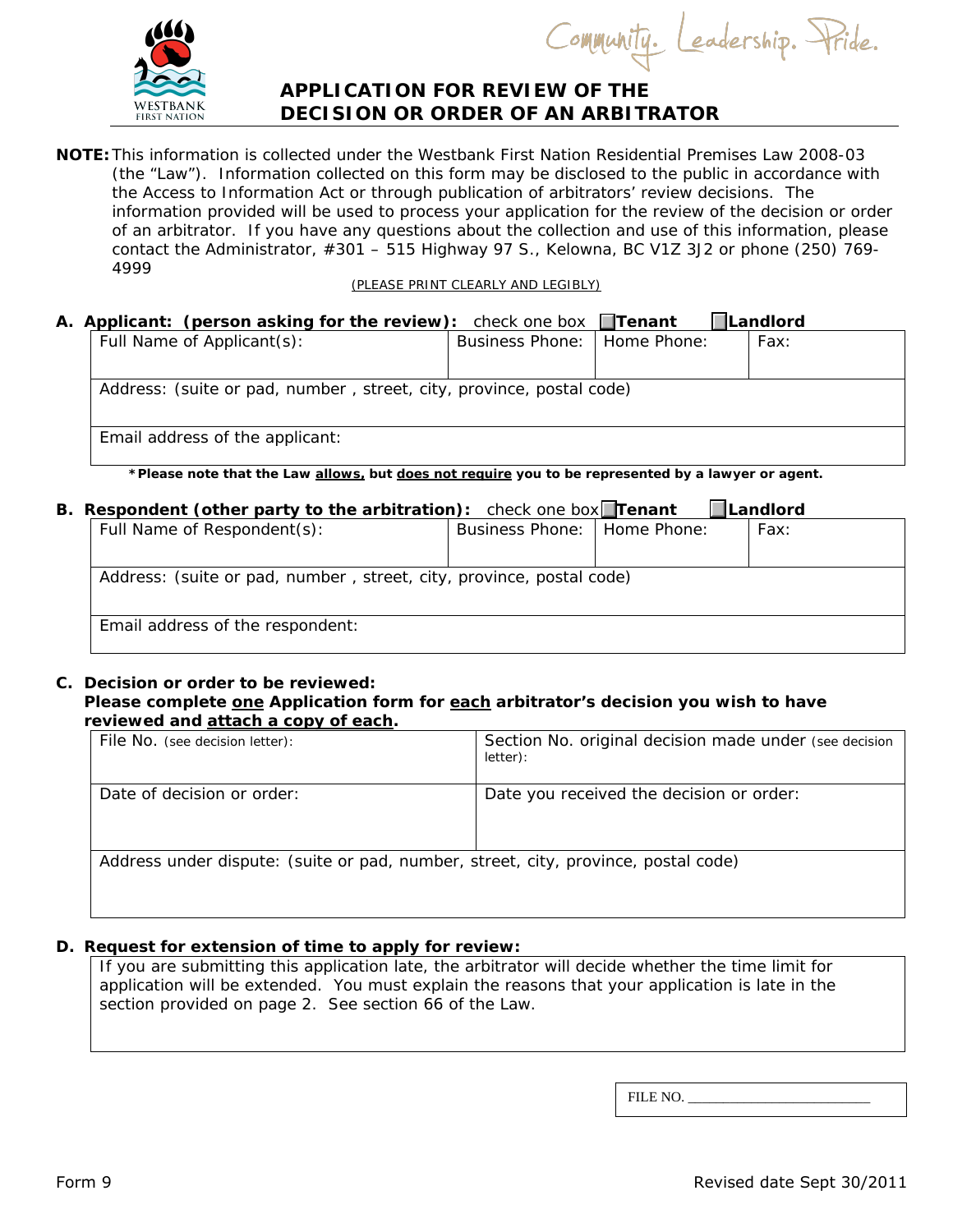#### **D. Request for extension of time to apply to review: (Continued from Page 1)**

*If you are filing this application beyond the time allowed, you must provide the following information:*

I am requesting an extension of time to make this application:

1. List the reason(s) you were unable to apply for review within the required time frame.

2. How many days have passed since you received a copy of the arbitrator's order? \_\_\_\_\_\_\_\_

3. You must attach legible copies of the originals of any documents you have which will help to prove the accuracy of what you listed as your reason(s) for being unable to apply for review on time.

\_\_\_\_\_\_\_\_\_\_\_\_\_\_\_\_\_\_\_\_\_\_\_\_\_\_\_\_\_\_\_\_\_\_\_\_\_\_\_\_\_\_\_\_\_\_\_\_\_\_\_\_\_\_\_\_\_\_\_\_\_\_\_\_\_\_\_\_\_\_\_\_\_\_\_\_\_

\_\_\_\_\_\_\_\_\_\_\_\_\_\_\_\_\_\_\_\_\_\_\_\_\_\_\_\_\_\_\_\_\_\_\_\_\_\_\_\_\_\_\_\_\_\_\_\_\_\_\_\_\_\_\_\_\_\_\_\_\_\_\_\_\_\_\_\_\_\_\_\_\_\_\_\_\_\_\_\_

#### **E. Reason for requesting a review:**

*You must have at least one of the following reasons to have the original decision reviewed (see section 66 of the Law). Please check off the reason(s) that you are requesting a review, and answer all of the relevant questions listed below that reason. PROVIDE ADDITIONAL INFORMATION OR ARGUMENTS ON PAGE 3 OR SEPARATE SHEET(S) IF NECESSARY*.

- 1. I was not able to attend the original hearing due to circumstances that could not be anticipated and that were beyond my control:
	- (a) List the reason(s) for being unable to attend:

(b) Explain why the circumstance(s) could not be anticipated and were beyond your control. Give details including dates, times and events that occurred, where applicable.

\_\_\_\_\_\_\_\_\_\_\_\_\_\_\_\_\_\_\_\_\_\_\_\_\_\_\_\_\_\_\_\_\_\_\_\_\_\_\_\_\_\_\_\_\_\_\_\_\_\_\_\_\_\_\_\_\_\_\_\_\_\_\_\_\_\_\_\_\_\_\_\_\_\_

\_\_\_\_\_\_\_\_\_\_\_\_\_\_\_\_\_\_\_\_\_\_\_\_\_\_\_\_\_\_\_\_\_\_\_\_\_\_\_\_\_\_\_\_\_\_\_\_\_\_\_\_\_\_\_\_\_\_\_\_\_\_\_\_\_\_\_\_\_\_\_\_\_\_

\_\_\_\_\_\_\_\_\_\_\_\_\_\_\_\_\_\_\_\_\_\_\_\_\_\_\_\_\_\_\_\_\_\_\_\_\_\_\_\_\_\_\_\_\_\_\_\_\_\_\_\_\_\_\_\_\_\_\_\_\_\_\_\_\_\_\_\_\_\_\_\_\_\_

\_\_\_\_\_\_\_\_\_\_\_\_\_\_\_\_\_\_\_\_\_\_\_\_\_\_\_\_\_\_\_\_\_\_\_\_\_\_\_\_\_\_\_\_\_\_\_\_\_\_\_\_\_\_\_\_\_\_\_\_\_\_\_\_\_\_\_\_\_\_\_\_\_\_

\_\_\_\_\_\_\_\_\_\_\_\_\_\_\_\_\_\_\_\_\_\_\_\_\_\_\_\_\_\_\_\_\_\_\_\_\_\_\_\_\_\_\_\_\_\_\_\_\_\_\_\_\_\_\_\_\_\_\_\_\_\_\_\_\_\_\_\_\_\_\_\_\_\_

\_\_\_\_\_\_\_\_\_\_\_\_\_\_\_\_\_\_\_\_\_\_\_\_\_\_\_\_\_\_\_\_\_\_\_\_\_\_\_\_\_\_\_\_\_\_\_\_\_\_\_\_\_\_\_\_\_\_\_\_\_\_\_\_\_\_\_\_\_\_\_\_\_\_

\_\_\_\_\_\_\_\_\_\_\_\_\_\_\_\_\_\_\_\_\_\_\_\_\_\_\_\_\_\_\_\_\_\_\_\_\_\_\_\_\_\_\_\_\_\_\_\_\_\_\_\_\_\_\_\_\_\_\_\_\_\_\_\_\_\_\_\_\_\_\_\_\_\_

\_\_\_\_\_\_\_\_\_\_\_\_\_\_\_\_\_\_\_\_\_\_\_\_\_\_\_\_\_\_\_\_\_\_\_\_\_\_\_\_\_\_\_\_\_\_\_\_\_\_\_\_\_\_\_\_\_\_\_\_\_\_\_\_\_\_\_\_\_\_\_\_\_\_

\_\_\_\_\_\_\_\_\_\_\_\_\_\_\_\_\_\_\_\_\_\_\_\_\_\_\_\_\_\_\_\_\_\_\_\_\_\_\_\_\_\_\_\_\_\_\_\_\_\_\_\_\_\_\_\_\_\_\_\_\_\_\_\_\_\_\_\_\_\_\_\_\_\_

(c) Indicate what evidence you would have presented had you attended the hearing.

Attach evidence supporting the reasons and/or circumstances listed above: e.g. medical report from doctor; invoice from towing company for disabled vehicle.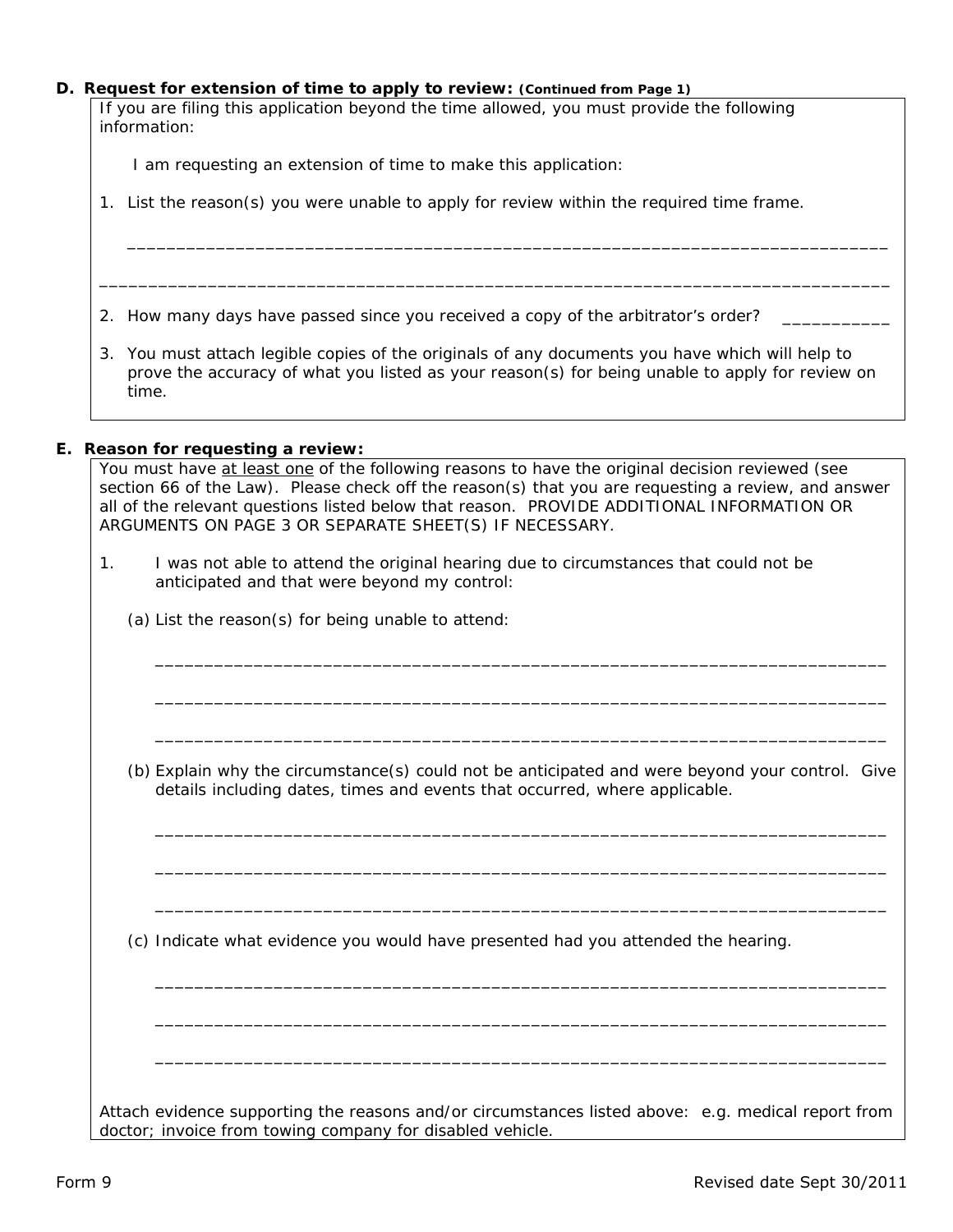# **Reasons for review: (Continued from Page 2)**

| 2. I have new and relevant evidence that was not available at the time of the original hearing.                                                                                                                                        |  |  |  |  |
|----------------------------------------------------------------------------------------------------------------------------------------------------------------------------------------------------------------------------------------|--|--|--|--|
| (a) List each piece of new and relevant evidence which was not available at the time of the<br>original hearing.                                                                                                                       |  |  |  |  |
|                                                                                                                                                                                                                                        |  |  |  |  |
|                                                                                                                                                                                                                                        |  |  |  |  |
| For each piece of evidence listed, state in what way it is relevant to the application. Give details.                                                                                                                                  |  |  |  |  |
|                                                                                                                                                                                                                                        |  |  |  |  |
|                                                                                                                                                                                                                                        |  |  |  |  |
| For each piece of evidence listed, state in what way the decision and/or order of the arbitrator<br>would have been different had the evidence been available and introduced at the hearing.                                           |  |  |  |  |
|                                                                                                                                                                                                                                        |  |  |  |  |
|                                                                                                                                                                                                                                        |  |  |  |  |
| (b) For each piece of evidence listed, separately state why it was not available at the time of the<br>hearing. Give details including dates and times where applicable.                                                               |  |  |  |  |
|                                                                                                                                                                                                                                        |  |  |  |  |
|                                                                                                                                                                                                                                        |  |  |  |  |
|                                                                                                                                                                                                                                        |  |  |  |  |
| Attach evidence which shows that the evidence is new and was unavailable at the time of the<br>hearing. e.g. a letter from a municipality saying that a particular required report was not yet<br>produced at the time of the hearing. |  |  |  |  |

٦